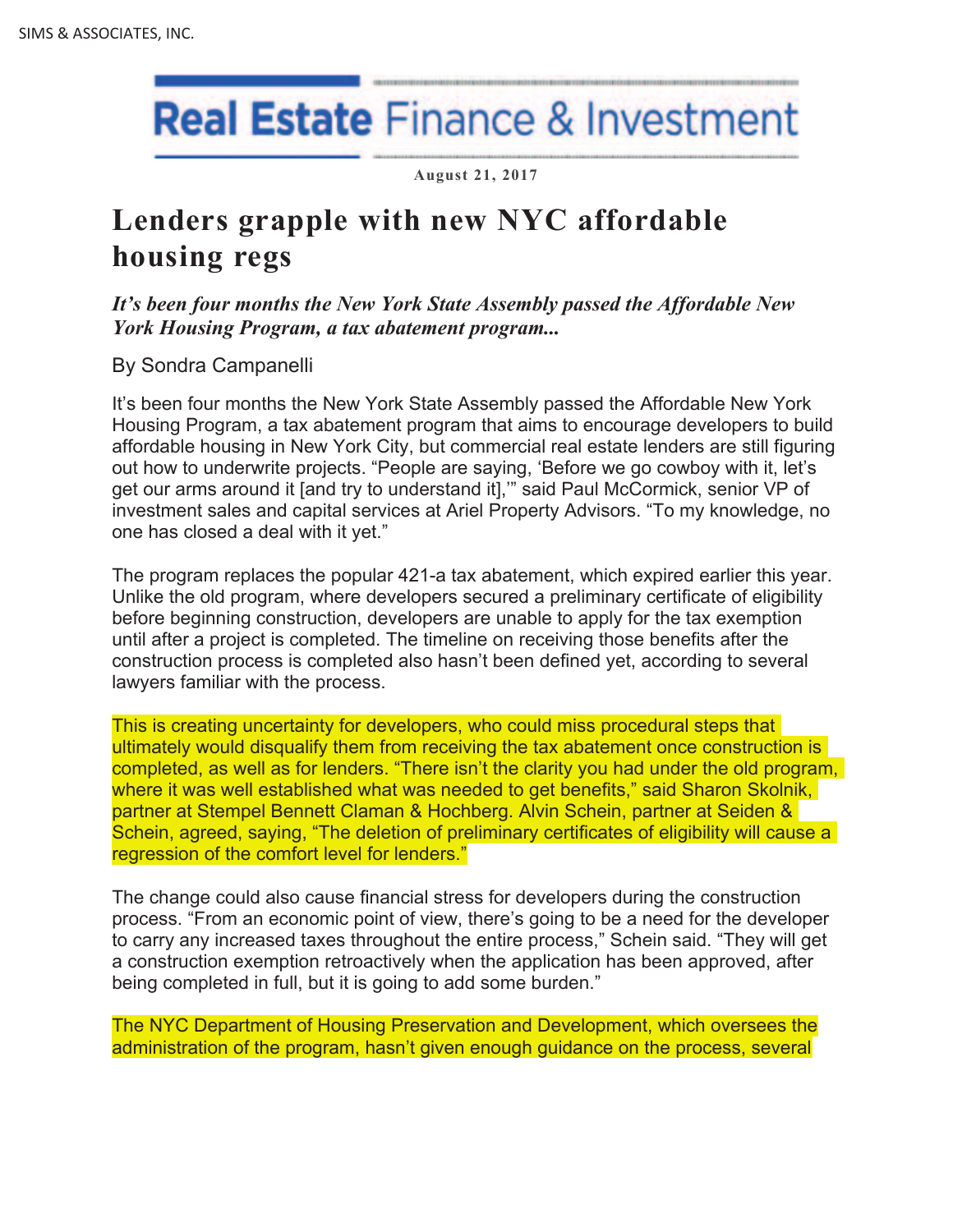players told REFI. "HPD is still in the process of promulgating the rules [and disclosing] the actual steps that people need to take to be in compliance," Skolnik added. "There's a greater uncertainty as to what's required [and who is] eligible."

Juliet Pierre-Antoine, a spokeswoman for HPD, confirmed that the application process is no longer bifurcated and, as a consequence, only one certificate of eligibility will be issued to developers. "HPD is charged with checking eligibility criteria before we issue a certificate of eligibility," she added, noting that a summary of the new program's requirements, along with application materials, are available at http://www1.nyc.gov/site/hpd/developers/tax-incentives-421a-main.page.

This has meant that the lending process has been confusing for all parties. "If you can't know with absolute certainty that you'll qualify for the program until you build the project and undergo review by some government agency, then this creates delay and uncertainty, which are the enemies of real estate investing and particularly real estate lending," said Joshua Stein, a New York-based real estate lawyer. "There are things you're going to do to build your [project] in a certain way to have the characteristics the program wants. If you have any risk of not qualifying, then you could be stuck with a building that might not make any economic sense."

David Blatt, CEO of CapStack Partners, an investment bank, equated the new process to the implementation of risk retention among conduit lenders earlier this year. "Lenders were crying that this was the end of securitized lending on commercial real estate," he said. "But all of a sudden, you have a shuffling of players and then it's back to business." Lenders typically like to work within existing guidelines, he added, and are experiencing an acclimation period while they figure out how the underwriting process will work with regard to Affordable New York.

The confusion could present an opportunity for non-bank lenders, especially if banks continue to trim construction lending. "I do think that balance-sheet lenders will go through the process, [especially if it's] promoted by a relationship borrower that is initiating [participation in the product] for a relationship of theirs," said Blatt. Debt funds, in comparison, have an abundance of capital that they're willing to deploy to the construction lending area and could see a change in requirements as an opportunity to become more involved in the space.

Requirements in the Affordable New York program stipulate that developers pay a "fair wage" to their construction workers, which totals an average of \$60 per hour in wages, benefits, and payroll taxes for projects below 96 Street and \$45 per hour at projects within a mile of the East River waterfront. Developers that build multifamily rental projects consisting of 300 or more units can also get a full property tax exemption for 35 years if they set aside 35% of units for low- and moderate-income tenants.

The prevailing wage provision has been one of the most difficult aspects of the statute to document, according to Skolnik. "You have to provide documentation and prove [that you've paid a certain wage to the construction workers], but no one is sure what